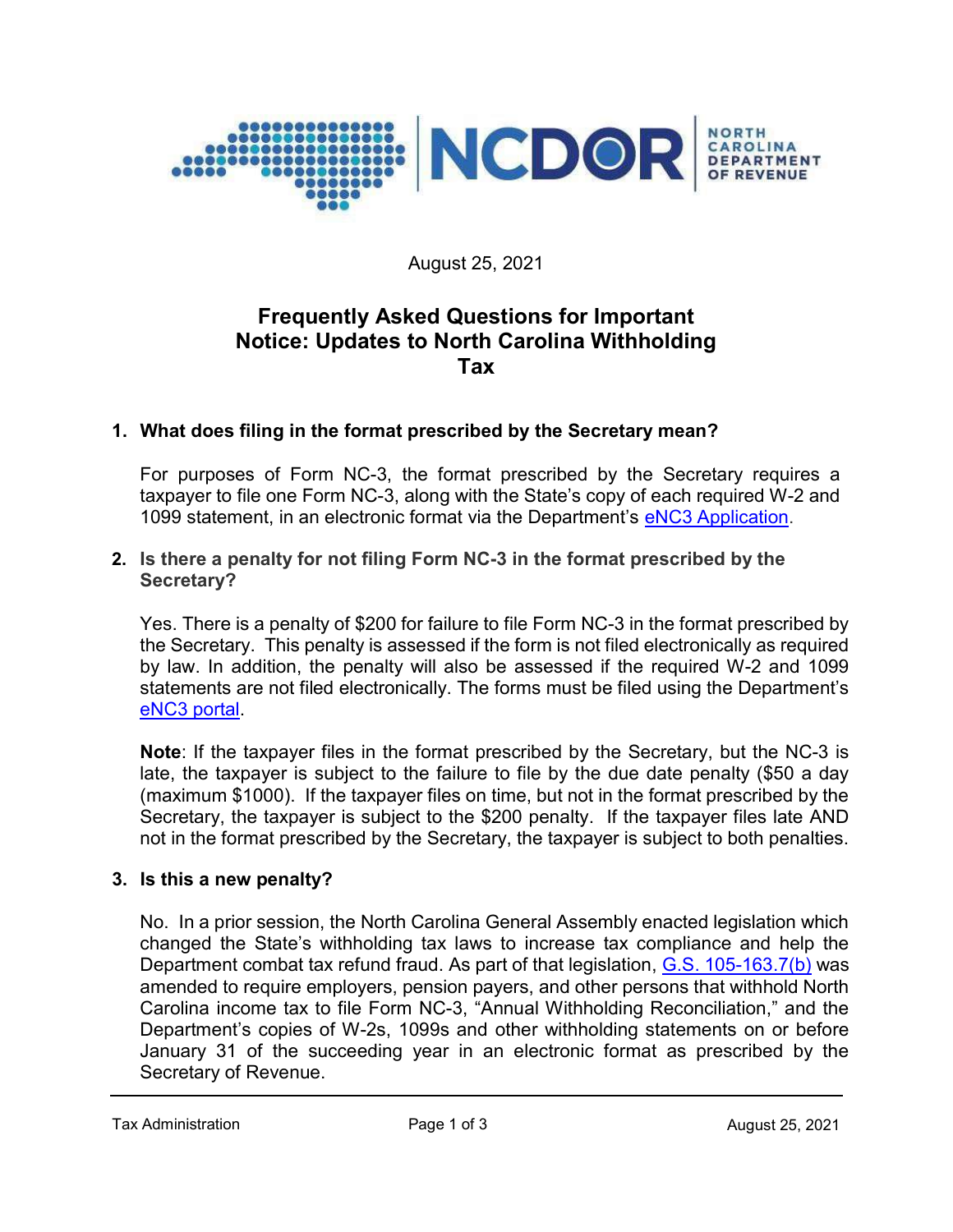# 4. If the penalty is not new, why did DOR not impose the penalty earlier?

The Secretary used his administrative discretion to automatically waive the penalty because certain software providers were unable to provide taxpayers with the support they needed to file the required documents with the Department in an electronic format.

## 5. When will the penalty be assessed?

The Department will begin assessing the penalty after the January 31 filing deadline for the 2021 returns.

## 6. I've never filed electronically. How do I do that?

The eNC3 webpage has a New to eNC3? section to help you get started. The Department offers simple, secure, efficient options for electronic filing of NC-3s, W-2s and 1099s. To further assist you with electronic filing, step by step instructions and tutorial videos are available on the Department's website.

# 7. What forms must be filed electronically?

The following forms must be submitted electronically:

- Form NC-3, Annual Withholding Reconciliation, and
- $\bullet$  Form W-2.
- Form W-2G,
- Form NC-1099M,
- Federal Form 1099-MISC.
- Federal Form 1099-NEC,
- Federal Form 1099-R, and
- Federal Form 1042-S

# 8. Is this penalty eligible for a penalty waiver?

Yes. The penalty for failure to file Form NC-3 in the format prescribed by the Secretary is eligible for waiver pursuant to the Department's penalty policy. The taxpayer may request a waiver via phone or by submitting the Form NC-5501, Request for Waiver of an Informational Return Penalty.

A tax preparer cannot request a waiver via phone or sign Form NC-5501 for the taxpayer unless a power of attorney, Form GEN-58, has been properly executed.

For more information, see the Department's penalty policy and the instructions for Form NC-5501 on our website.

Tax Administration Tax Administration Contract 25, 2021